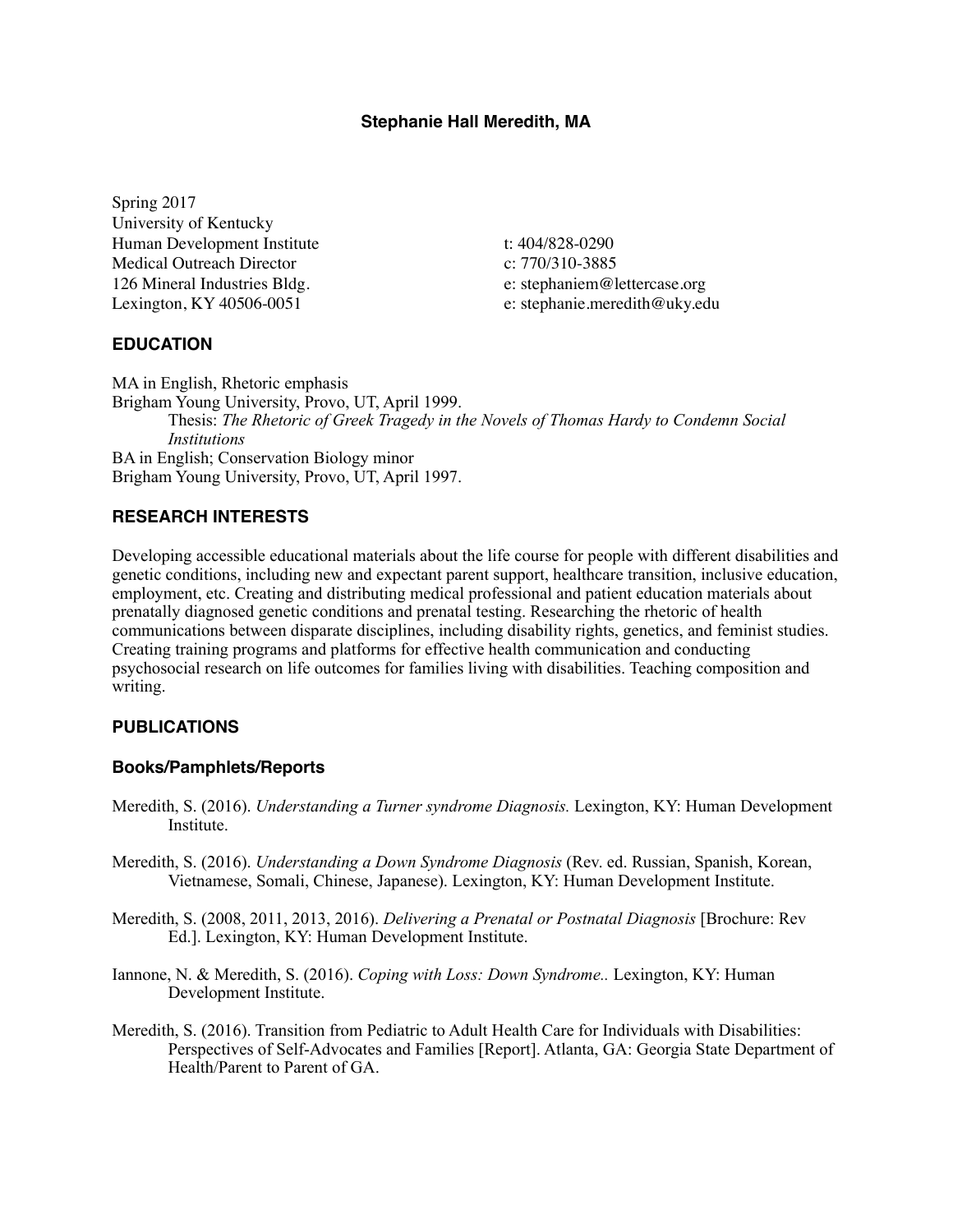- Iannone, N. & Meredith, S. (2015). *Welcoming a Newborn with Down Syndrome: A New Parent's Guide to the First Month* (English and Spanish)*.* Lexington, KY: Human Development Institute.
- Iannone, N. & Meredith, S. (2010, 2014). *Diagnosis to Delivery: A Pregnant Mother's Guide to Down Syndrome* (Rev. ed. English and Spanish)*.* Bethesda, MD: Woodbine House.
- Meredith, S. (2013). *Understanding Prenatal Screening and Testing for Chromosome Conditions* [Pamphlet]. Lexington, KY: Human Development Institute.
- Geoffrey, A., Iannone, N. & Meredith, S. (2012). *Your Loved One is Having a Baby with Down Syndrome*. Bethesda, MD: Woodbine House.
- Meredith, S. (2008, 2010, 2011, 2013, 2017). *Understanding a Down Syndrome Diagnosis* (Rev. ed.). Atlanta, GA: Lettercase.

 Selected by the Kennedy Foundation First Call Committee as the "Gold Standard" information for a prenatal diagnosis of Down syndrome.

 Prepared with assistance from representatives of the American Congress of Obstetricians and Gynecologists, the National Society of Genetic Counselors, the American College of Medical Genetics, the National Down Syndrome Congress, and the National Down Syndrome Society. Listed as a resource in the "Practice Guidelines for Communicating a Prenatal or Postnatal Diagnosis of Down Syndrome: Recommendations of the National Society of Genetic Counselors."

Over 50,000 copies distributed nationwide since 2008.

- Down Syndrome Guild of Greater Kansas City. (2010). Down Syndrome Parent Readiness Education Program: Toilet Training [Brochure]. Shawnee Mission, KS: Meredith, S.
- Down Syndrome Guild of Greater Kansas City. (2010). Down Syndrome Parent Readiness Education Program: Puberty [Brochure]. Shawnee Mission, KS: Meredith, S.
- Down Syndrome Guild of Greater Kansas City. (2010). Down Syndrome Parent Readiness Education Program: Sexuality [Brochure]. Shawnee Mission, KS: Meredith, S.

#### **Journal Articles**

- Meredith, S. Saul, R. (2016). Beyond the Genetic Diagnosis: Providing Parents What They Want to Know. Pediatrics in Review July 2016, VOLUME 37 / ISSUE 7 [\(http://](http://pedsinreview.aappublications.org/content/37/7/269) [pedsinreview.aappublications.org/content/37/7/269\)](http://pedsinreview.aappublications.org/content/37/7/269)
- Meredith, S, Fiest C., Allyse M., Miller V., Byrd M., Michie M., Carroll L. (2016). Impact of the increased adoption of prenatal cfDNA screening on non-profit patient advocacy organizations in the United States. Prenatal Diagnosis 36, 714–719.

#### **Essay**

Meredith, S. (2016, Oct 3). Life as an Ordinary, Fun, Mess: Getting Support and Getting Connected When Your Baby Has Down Syndrome. AUCD. Retrieved from **[https://www.aucd.org/template/](https://www.aucd.org/template/news.cfm?news_id=12196&id=17) [news.cfm?news\\_id=12196&id=17](https://www.aucd.org/template/news.cfm?news_id=12196&id=17)**

Meredith, S. (2016, Oct 3). Lifting Each Other Up Around the World. [Blog post]. Retrieved from **[http://](http://www.cdspg.org/31-for-21-baltimore/2016/9/29/5i9vivvsiwa0zx6yogrsjdrgc7gv31) [www.cdspg.org/31-for-21-baltimore/2016/9/29/5i9vivvsiwa0zx6yogrsjdrgc7gv31](http://www.cdspg.org/31-for-21-baltimore/2016/9/29/5i9vivvsiwa0zx6yogrsjdrgc7gv31)**.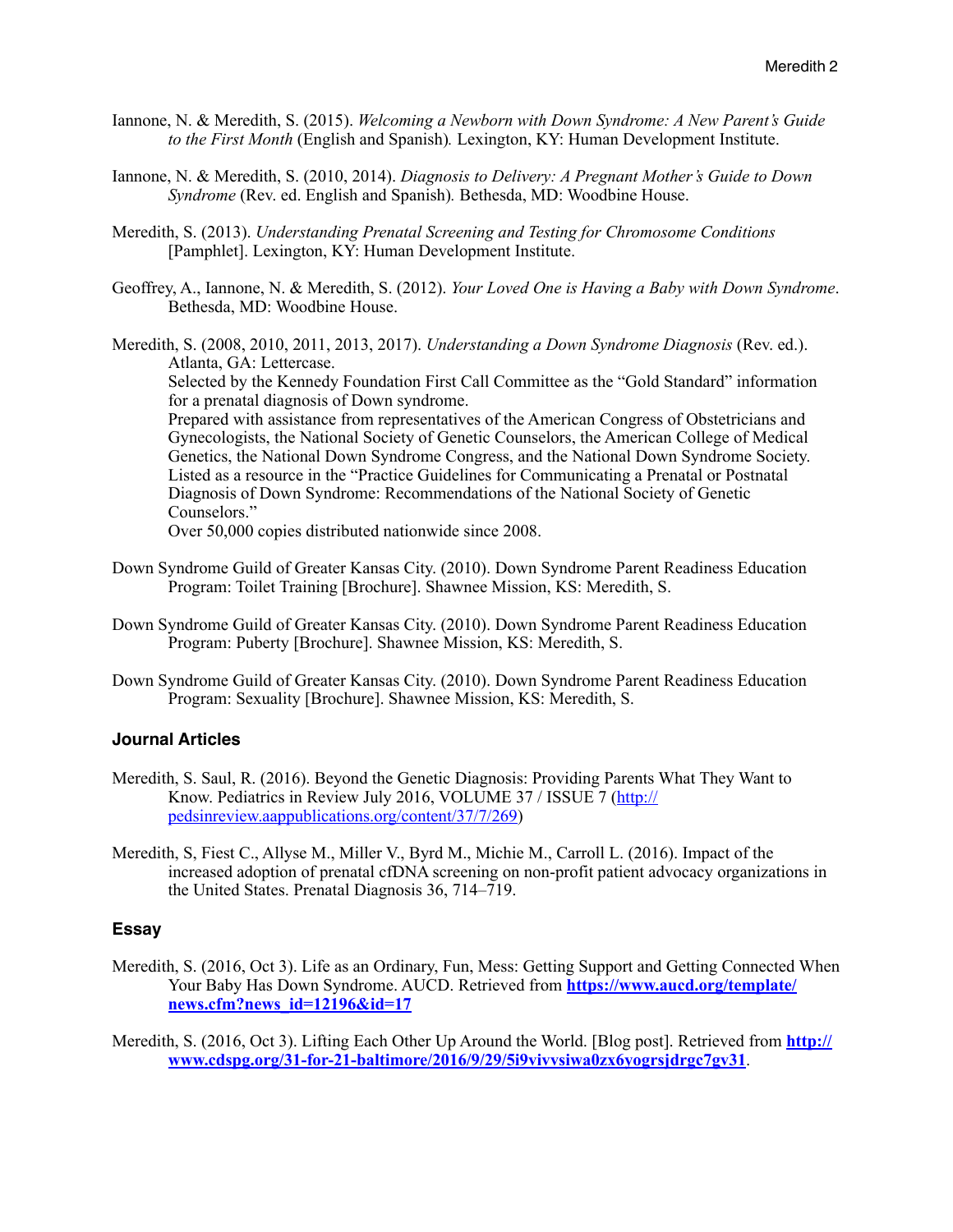Meredith, S. (2009). Part of the Pack. In K. L. Soper (Ed.), *Gifts 2: How People with Down Syndrome Enrich the World* (pp. 171-175). Bethesda, MD: Woodbine House.

### **Training Platform/Online Course**

- Meredith, S. (2014). Help! How do I Provide the Best Environment to Children with Down Syndrome? Lexington, KY: Human Development Institute.
- Meredith, S. (2009). *Down Syndrome Prenatal Outreach Program.* Atlanta, GA: Canister/Lettercase.

#### **Popular Media/Articles**

- Interviewee, Kopic, C. (2017, January). More Than Just Diagnoses: Giving Parents Realistic Life Outcomes After Prenatal Testing Results. Retrieved June 29, 2017 from [http://](http://www.rudermanfoundation.org/blog/article/more-than-just-diagnoses-giving-parents-realistic-life-outcomes-after-prenatal-testing-results) [www.rudermanfoundation.org/blog/article/more-than-just-diagnoses-giving-parents-realistic-life](http://www.rudermanfoundation.org/blog/article/more-than-just-diagnoses-giving-parents-realistic-life-outcomes-after-prenatal-testing-results)[outcomes-after-prenatal-testing-results](http://www.rudermanfoundation.org/blog/article/more-than-just-diagnoses-giving-parents-realistic-life-outcomes-after-prenatal-testing-results)
- Interviewee, Wallace, M. (2013, June 24). 7 Days to Inform a Generation of New Moms. *allParenting.com*. Retrieved July 1, 2013, from **[http://www.allparenting.com/my-life/articles/](http://www.allparenting.com/my-life/articles/968375/7-days-to-inform-a-generation-of-new-moms) [968375/7-days-to-inform-a-generation-of-new-moms](http://www.allparenting.com/my-life/articles/968375/7-days-to-inform-a-generation-of-new-moms)**
- Meredith, S. (2013), Prenatal Diagnosis: Parents Helping Parents. *Downside Up: Take a Step*. Retrieved July 1, 2013, from **[http://downsideup.org/sites/default/files/media/periodika/](http://downsideup.org/sites/default/files/media/periodika/_no_1_47_aprel_2013/oblozhka_ssh.jpg) [\\_no\\_1\\_47\\_aprel\\_2013/oblozhka\\_ssh.jpg](http://downsideup.org/sites/default/files/media/periodika/_no_1_47_aprel_2013/oblozhka_ssh.jpg)**
- Interviewee, Becker, A. J., (2012, January 20). How to Raise a Child With Down Syndrome: Advice and Resources. *Parents.com*. Retrieved May 1, 2012, from http://www.parents.com/toddlerspreschoolers/health/other-issues/down-syndrome-resources/?page=2
- Interviewee, Koltysheva, M. (2011, September 27). Experts from the U.S. to help Yekaterinburg rehabilitation center to organize training courses for school children. *Ural News*. Retrieved May 1, 2012 from http://www.vesti-ural.ru/5243-amerikancy-budut-uchit-uralcev-prinimat-tex-ktozhivet-s-sindromom-dauna.html
- Meredith, S. (2008, June 20). Letter: Truths about Down syndrome. *TC Palm*. Retrived May 1, 2012, from<http://www.tcpalm.com/news/2008/jun/20/letter-truths-about-down-syndrome/>
- Meredith, S. (2008, May 25). Writer: 'Misperceptions, prenatal screening threaten diversity.' *PatriciaEBauer.com*. Retrived May 1, 2012, from [http://www.patriciaebauer.com/2008/05/25/writer-misperceptions-prenatal-screening-pose-threat](http://www.patriciaebauer.com/2008/05/25/writer-misperceptions-prenatal-screening-pose-threat-to-)[to-](http://www.patriciaebauer.com/2008/05/25/writer-misperceptions-prenatal-screening-pose-threat-to-)diversity-2175/

#### **Website**

Website Manager, Lettercase at www.lettercase.org Co-Creator, DownSyndromePregnancy blog at www.downsyndromepregnancy.org

#### **Translations**

Managing Editor for the Russian, Spanish, Korean, Vietnamese, Somali, Chinese, and Japanese translation, Meredith, S. (2016). *Understanding a Down Syndrome Diagnosis*. (Lingotek Trans.). Lexington, KY: Human Development Institute.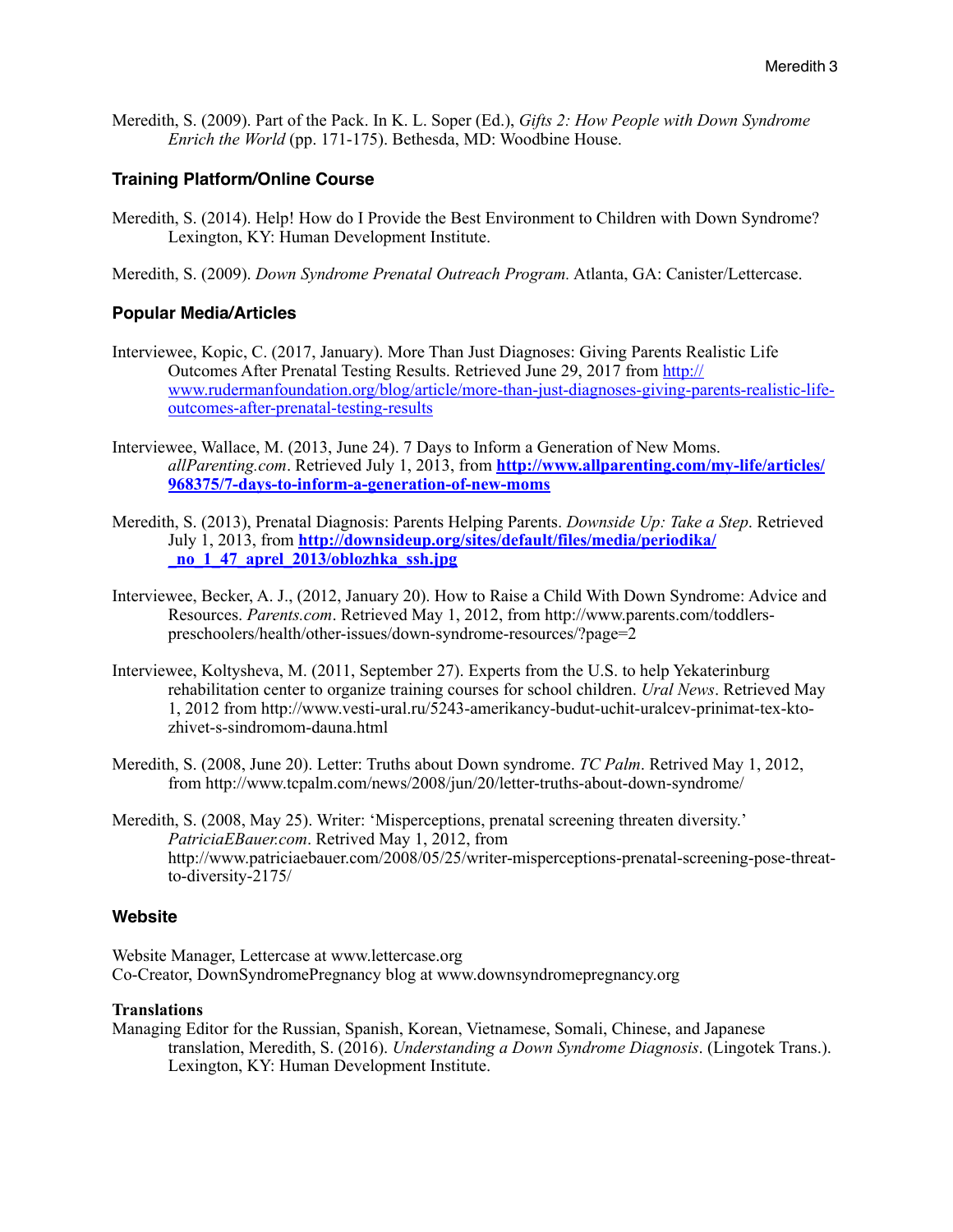- Managing Editor for the Spanish translation, Meredith, S. (2013). *Understanding Prenatal Screening and Testing for Chromosome Conditions* (C. Ott, Trans.). Atlanta, GA: Canister/Lettercase.
- Managing Editor for the Spanish translation, Meredith, S. (2011). *Understanding a Down Syndrome Diagnosis*. (C. Ott, Trans.). Atlanta, GA: Canister/Lettercase.
- Managing Coordinator and Fundraiser for the Russian translation, Skallerup, S. (2008). *Babies with Down Syndrome*. (Downside Up. Trans.). Moscow, RU: Downside Up. (Original work published 2008)

# **TEACHING EXPERIENCE**

### **Reinhardt University (Adjunct Faculty)**

- "ENG 099—Basic Composition," Humanities Department, Fall 2005 and Fall 2007 (3 sections). Freshman-level composition course that concentrates on grammar, paragraph development, the expository essay, and interpretive reading..
- "ENG 101—Composition," Humanities Department, Spring 2008 (2 sections). Freshman-level composition course that develops analytical reading and writing skills, with an emphasis on the organization and development of the short paper.

## **Brigham Young University (Adjunct Faculty)**

"ENG 115—College Reading and Writing," English Department, Fall 1997-Spring 1999 (7 sections). Freshman-level composition course that focuses on the principles of expository writing and critical reading with an emphasis on library-based research.

#### **Brigham Young University (Guest Lecturer)**

"ENG 495 — The Senior Course," English Department, Winter 1999. Delivered a presentation on the rhetoric of Greek tragedy in the novels of Thomas Hardy.

# **CONFERENCES AND TALKS**

#### **Presentations**

"Reach More New and Expectant Parents: Create a Customized Medical Outreach Plan!" Panel Presentation. Down syndrome Affiliates in Action, Cincinnati, OH, February 2017.

"Facilitating Change through International Cooperation." Concurrent session presented at the Association of University Centers on Disability Annual Meeting, Washington DC, December 2016.

**"**Challenges of Prenatal Cell-free DNA Screening from the Patient Advocacy Perspective." National Society of Genetic Counselors, Seattle, WA, October 2016.

"Beyond the Phenotype." University of South Carolina, Columbia, SC, March 2016 and March 2017.

"Exploring the Option of Adoption" University of Texas at Houston, Houston, TX, March 2016.

"Get All Your Questions about Medical Outreach and Prenatal and Postnatal Support Answered by the Experts." Down Syndrome Affiliates in Action, Charlotte NC, March 2016.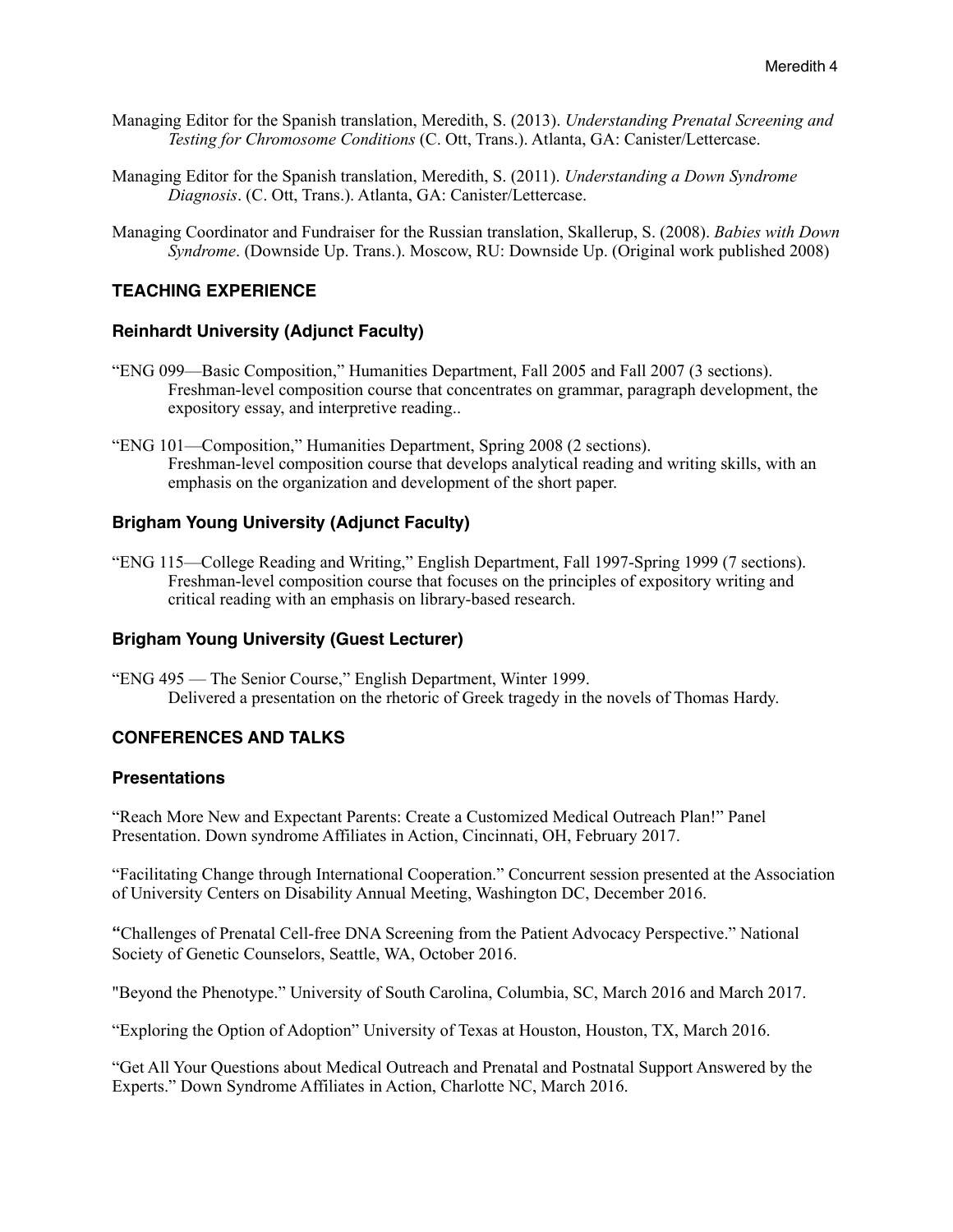"Raising Funds to Reach Medical Providers and Change the Diagnosis Experience for Families." Down Syndrome Affiliates in Action, Charlotte NC, March 2016.

Using Communication and Rhetoric to Transform from a Project Director to a Thought Leader: Expanding the Scope of Your Project." Association of University Center of Disability Annual Meeting, Washington DC, November 2015.

"Roe V Wade, Kennedy-Brownback and beyond: The legal landscape of reproductive rights and prenatal testing." National Society of Genetic Counselor's Annual Education Conference, Pittsburgh, PA, October 2015.

"Beyond the Phenotype." Wayne State University, Detroit, MI, October 2015.

"Engaging in Meaningful Collaborations: Reaching out to Medical Providers and New/Expectant Parents." Down Syndrome Affiliates in Action, Las Vegas, March 2015.

"The Down Syndrome Consensus Statement Five Years Later: Making Progress and Evaluating the Impact of Non-Invasive Prenatal Screening/Testing on a Fragile Compromise between the Disability and Genetics Communities." National Society of Genetic Counselor's Annual Education Conference, Pittsburgh, PA, September 2014.

"On the Ground, Health Policy in Action." National Association of Councils on Developmental Disabilities, Washington DC, July 2014.

"Reaching Out to Obstetric Medical Providers and Supporting Expectant Parents and their Families from Diagnosis to Delivery." Down Syndrome Affiliates in Action, Washington DC, February 2014.

"Building Meaning Partnerships: Working with University Centers for Excellence in Developmental Disabilities (UCEDD) to Build Lasting Programs." Down Syndrome Affiliates in Action, Washington DC, February 2014.

"Beyond the Phenotype: Down Syndrome Case Study." Louisiana State University LEND Trainee Seminar, New Orleans, LA, February 2014.

"Disability and Prenatal Testing New Advances, New Perspectives." College of Charleston Symposium. Charleston, SC, January 2014.

"Down Syndrome: Beyond the Phenotype." Georgia State University LEND Trainee Seminar, Atlanta, GA, September 2013.

"Medical Outreach Best Practices for Small Local Down Syndrome Organizations." Knowledge and Information about Individuals with Down Syndrome Medical Outreach Volunteer Meeting, Sewell, NJ, June 2013.

"Reaching Out to Obstetric Medical Providers and Supporting Expectant Parents and their Families from Diagnosis to Delivery." Down Syndrome Affiliates in Action, Cincinnati, OH, February 2013.

"Reaching Beyond Boundaries: Sharing Resources Internationally." Down Syndrome Affiliates in Action, Cincinnati, OH, February 2013.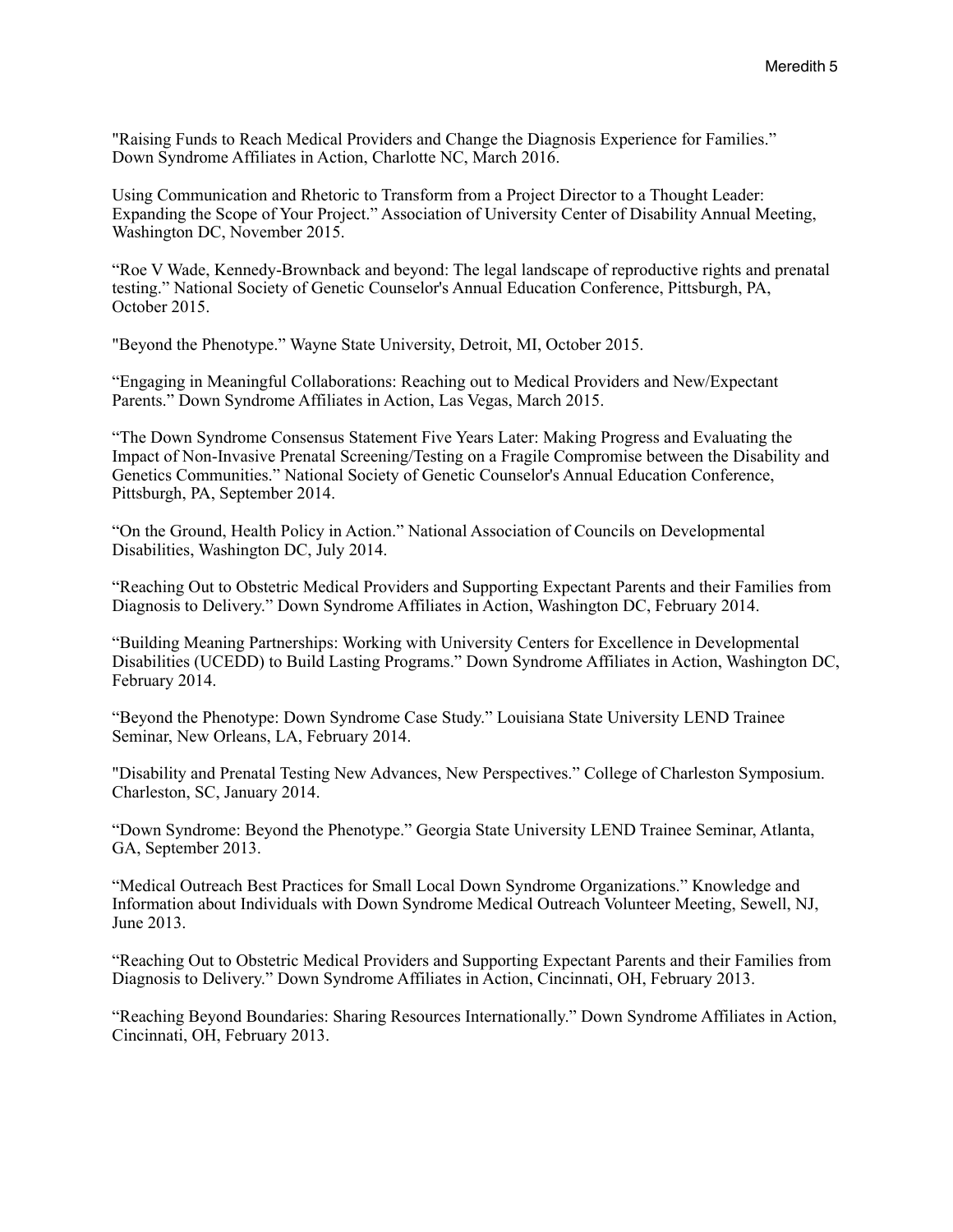"Down Syndrome: Beyond the Phenotype." Georgia State University LEND Trainee Seminar, Atlanta, GA, September 2012.

"Disability Entrepreneurs: Using Your Imagination to Create a Brighter Future for Your Child with Down Syndrome."

"Take Flight," Down Syndrome Guild of Greater Kansas City Annual Education Conference, Kansas City, MO, January 2012.

[Jawanda Mast and Stephanie Meredith] "Advocacy through Storytelling: Uniting the Unique Voices of Advocates to Influence Legislators and Professionals." "Take Flight," Down Syndrome Guild of Greater Kansas City Annual Education Conference, Kansas City, MO, January 2012.

"US Disability History: From Institution to Inclusion" and "Down Syndrome Today." Ural State Pedagogic University Student Seminar, Yekaterinburg, Russia, October 2011.

"US Disability History: From Institution to Inclusion" and "Down Syndrome Today." Solnechnye Deti Parent Meeting, Yekaterinburg, Russia, October 2011.

"NGOs and Government Working Together in the US." Yekaterinburg NGO and Volunteer Seminar, US Consulate in Yekaterinburg, Russia, October 2011.

"US Disability History: From Institution to Inclusion" and "Down Syndrome Today." Downside Up Parent Group Meeting, Moscow, Russia, September 2011.

"Prenatal Medical Outreach." Down Syndrome Association of South Georgia, Valdosta, GA, September 2011.

"Understanding a Down Syndrome Diagnosis." University of South Carolina Genetic Counseling Student Seminar, February 2011

"Teaching Students about Disability: Interactive Lesson Plans Ranging from Elementary to College." Down Syndrome Affiliates in Action, Dallas, TX, February 2011.

[Stephanie Meredith and Nancy McCrea Iannone] "Diagnosis to Delivery: Supporting Expectant Parents." Down Syndrome Affiliates in Action, Dallas, TX, February 2011.

"Understanding a Down Syndrome Diagnosis and Finding Resources." Regional Collaborative Meeting of the National Coordinating Center for the Genetics and Newborn Screening Regional Collaborative Groups, October 2010.

"Prenatal Outreach: Getting Through Office Doors and Establishing Ongoing Relationships." Down Syndrome Affiliates in Action, Kansas City, MO, March 2010.

[Stephanie Meredith and Kori Shaw] "Establishing and Maintaining a Prenatal Outreach Program." Down Syndrome Affiliates in Action, Washington DC, February 2009.

 "Down Syndrome and the Ethical Implications of Prenatal Testing." National Youth Leadership Forum at Emory University, Atlanta, GA, June 2008, July 2009, and June 2010.

"Understanding Down Syndrome." National Youth Leadership Forum at Emory University, Atlanta, GA, July 2007.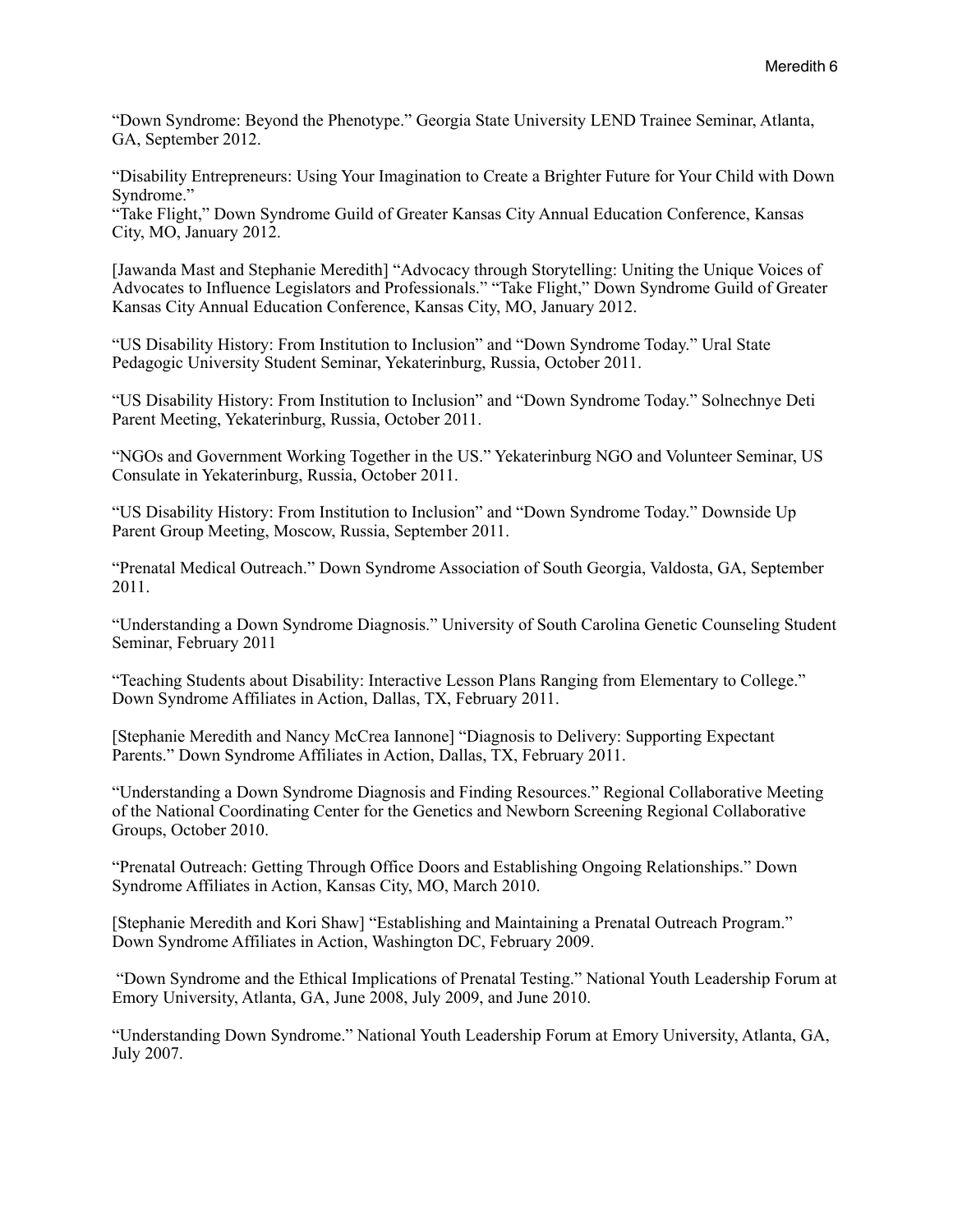#### **Plenary**

[Madeleine Will, Brian Skotko, Mark Leach, and Stephanie Meredith] "Reaching a Consensus: Getting Balanced and Accurate Prenatal Resources to Physicians and Women Throughout the United States." Down Syndrome Affiliates in Action, Dallas, TX, February 2011.

#### **Poster Presentation**

Meredith, S. "The National Center for Prenatal and Postnatal Resources: Evaluating the progressive annual utilization of a recommended patient education resource two years after the release of the 2013 ACMG statement on noninvasive prenatal screening for fetal aneuploidy " American College of Medical Genetics and Genomics Annual Clinical Genetics Meeting, Tampa, FL, 2016.

Meredith, S. "The National Center for Prenatal and Postnatal Resources: Evaluating the utilization/ response to New Down Syndrome Information Act State Laws,", poster presentation to the American College of Medical Genetics and Genomics Annual Meeting in Salt Lake City, UT, 2015.

Meredith, S., & Kleinert, H. Providing Down syndrome resources to an increasingly diverse audience of expectant parents to improve long-term health disparities. Poster Presentation at the Association of University Centers on Disability Annual Meeting, Washington, DC, 2014.

Meredith, S., Sheets, KB. The National Center for Prenatal and Postnatal Down Syndrome Resources: Utilization of Counseling Resources Recommended in 2013 ACMG Statement on Noninvasive Prenatal Screening for Fetal Aneuploidy. Presented at American College of Medical Genetic Annual Meeting, Nashville, TN, 2014.

Kleinert, H., Meredith, S. Evidence-based Resources in Supporting New and Expectant Parents in Receiving a Prenatal or Postnatal Diagnosis of Down Syndrome. Presented at the Association of University Centers for Excellence in Developmental Disabilities Annual Meeting, Washington DC, 2013.

Kleinert, H., Meredith, S. Providing Down Syndrome Resources to an Increasingly Diverse Audience of Expectant Parents to Improve Long-Term Health Disparities AUCD 2013. Presented at the Association of University Centers for Excellence in Developmental Disabilities Annual Meeting, Washington DC, 2013.

Meredith, S., Skotko, B,, Brasington, C. Assessing the utilization and distribution of an evidence-based resource recommended in the 2013 American College of Medical Genetics and Genomics statement on noninvasive prenatal screening for fetal aneuploidy. Presented at the American Society of Human Genetics Annual Meeting, Boston, MA, 2013.

Meredith, S., Stoll, K., Sheets, KB., Brasington, C., Piepmeier, A. Crissman, B. Are Patient Brochures from Companies Offering NIPT/NIPS Answering the Questions Patients are Asking? Presented at the National Society of Genetic Counselors Annual Education Meeting, Anaheim, CA, 2013.

Stoll, K., Meredith, S., Knutzen, D., Hemman, E. The Use of Photographs for Genetic Counseling about Down Syndrome. Presented at the National Society of Genetic Counselors Annual Education Meeting, Anaheim, CA, 2013.

"The National Center for Prenatal and Postnatal Down Syndrome Resources: Providing credible resources and support for a growing population of diverse patients learning about a prenatal diagnosis of Down syndrome." Presented at the American College of Medical Genetics and Genomics Annual Meeting, Phoenix, AZ, March 2013.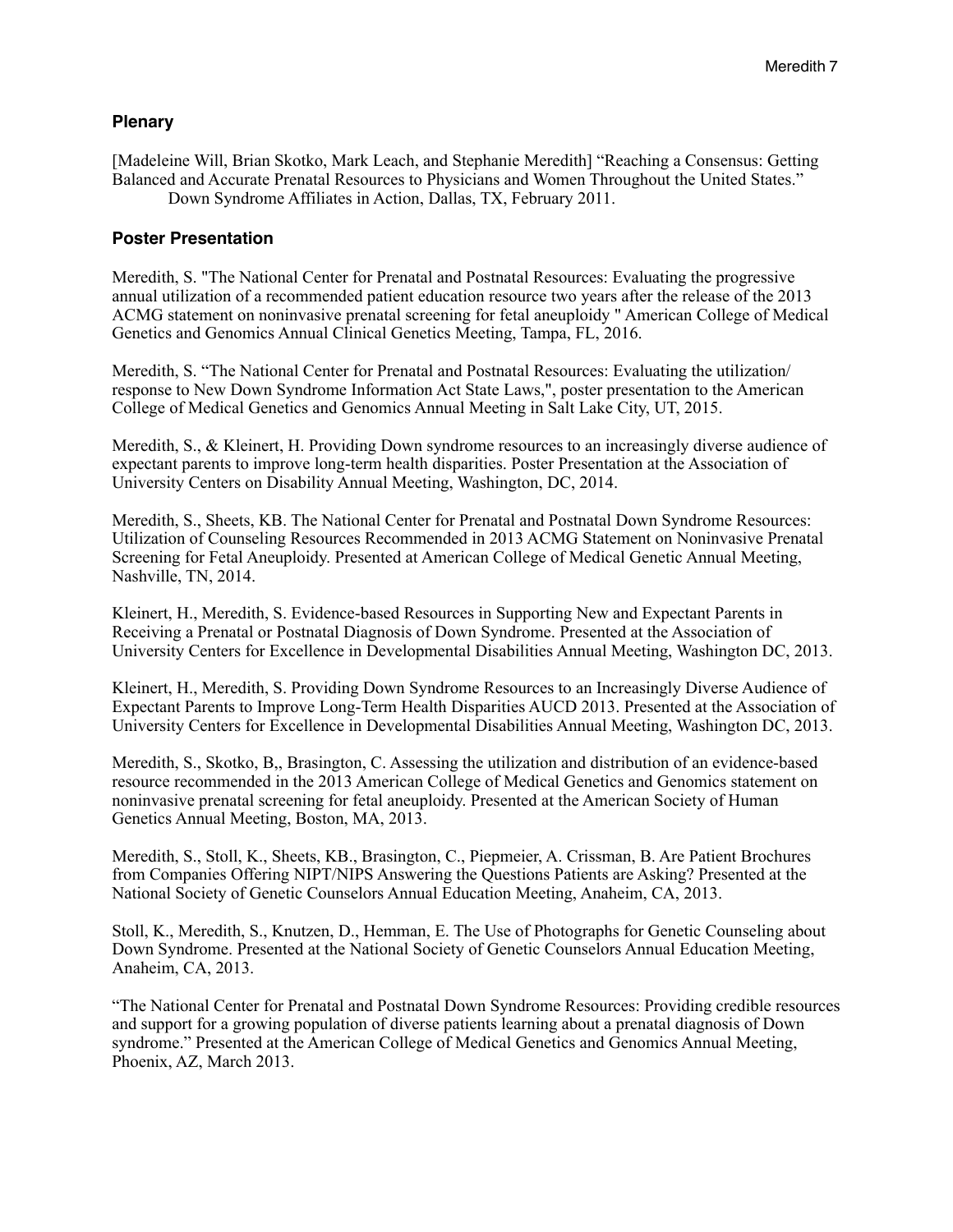"The National Center for Prenatal and Postnatal Down Syndrome Resources: Providing credible resources and support for a growing population learning about a prenatal diagnosis of Down syndrome." Presented at the National Birth Defect Prevention Network Annual Meeting, Atlanta, GA, February 2013.

"Reaching a Consensus on Accurate and Balanced Prenatal Information about Down Syndrome: A Model of Collaboration for Other Prenatally Diagnosed Conditions." Presented at the American College of Medical Genetics, Poster Presentation, Vancouver, Canada, April 2011.

#### **Selected Panels, Roundtables, and Public Events**

- **"**Stakeholder Perspectives on Noninvasive Prenatal Genetic Screening Symposium." Invited Panelist. Seminar following the 2015 annual meeting of the International Society for Prenatal Diagnosis in Washington DC, July 2015.
- "Current Rehabilitative Trends for Down Syndrome in the US." Invited Speaker. Talisman Rehabilitation Center Meeting, US Consulate in Yekaterinburg, Russia, October 2011.
- "Government Support of People with Down Syndrome in Russia." Invited Speaker. Roundtable with Ministry of Social Defense, Ministry of Public Health, Ministry of Education, Downside Up, and Sun Kids, US Consulate in Yekaterinburg, Russia, October 2011.

### **Seminar Participant**

"Setting a Public Health Research Agenda for Down Syndrome." Centers for Disease Control and Prevention and the National Down Syndrome Society, Atlanta, GA, November 2007.

"Genetic Alliance Advocates Partnership Program Forum." American College of Medical Genetics Annual Meeting, Vancouver, BC, March 2011.

## **AWARDS AND GRANTS**

PI Kennedy Foundation Grant for the creation of a Jacobsen syndrome condition booklet. 2016.

PI Kennedy Foundation Grant for the creation of a Turner syndrome condition booklet. 2015-2016.

PI Human Development Institute Endowment for Excellence Grant for the creation of photography for a Turner syndrome condition booklet. 2015-2016.

PI Crusade for Children Grant to distribute materials about Down syndrome to medical providers throughout Kentucky. 2015.

PI Kennedy Foundation Grant for the Spanish Translation of "Diagnosis to Delivery: A Pregnant Mother's Guide to Down Syndrome." 2014.

US Speaker Honorarium and Travel Grant from the US Consulate in Yekaterinburg Russia, Fall 2011.

Genetic Alliance Advocates Partnership Program Participant Grant in Vancouver, BC, March 2011.

Kennedy Foundation/National Down Syndrome Society Lettercase Booklet Distribution Grant, 2011.

Kennedy Foundation First Call Distribution Grant, 2010.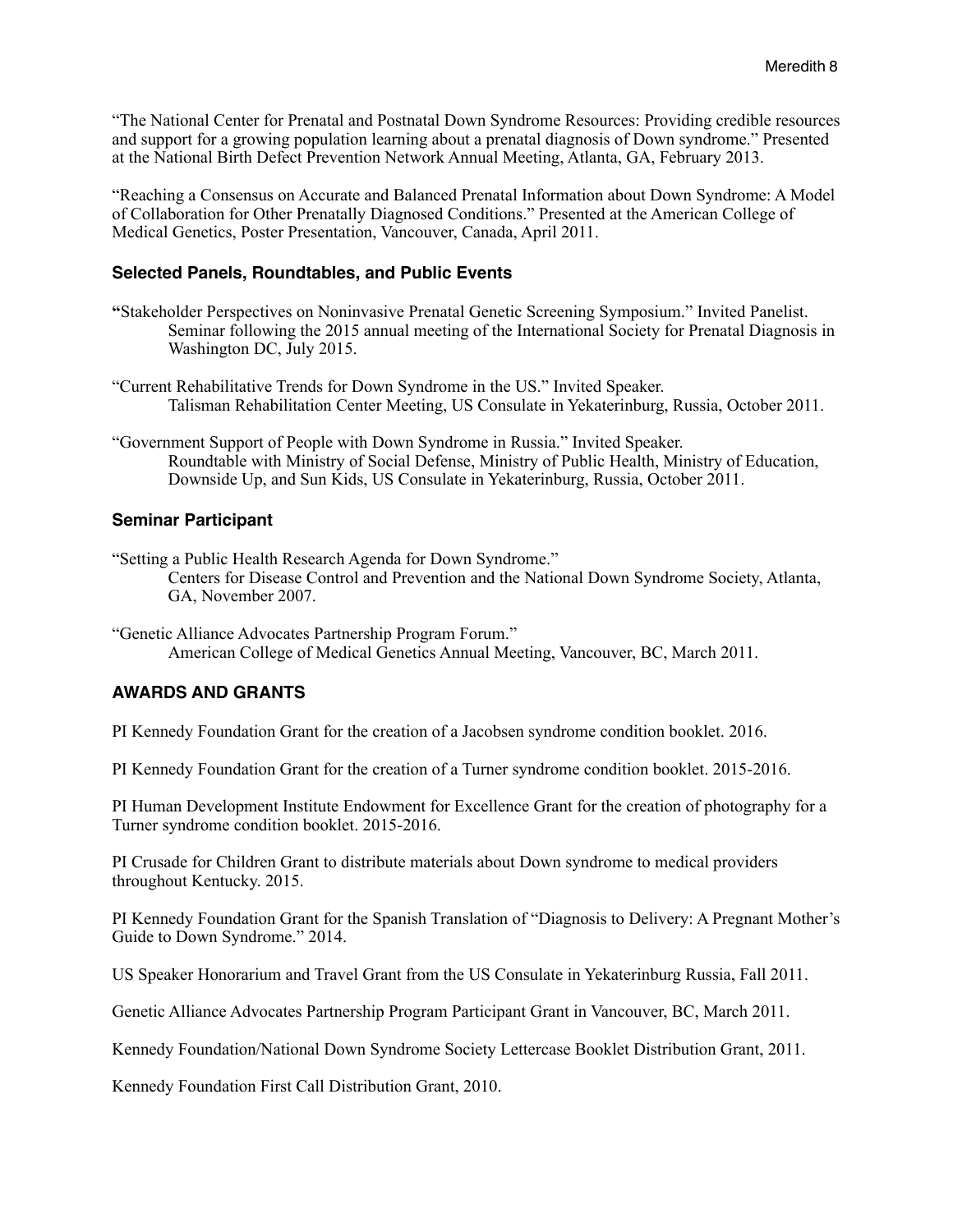Ward Foundation Grant for the Russian translation of *Babies with Down Syndrome*, Spring 2008.

Graduate Student Travel Grant, Brigham Young University, Spring 1999.

Research Assistant Stipend, Summer 1997, Dr. Gideon Burton's Silva Rhetoricae: The Forest of Rhetoric website.

#### **PROFESSIONAL EXPERIENCE**

Medical Outreach/Lettercase Program Director, University of Kentucky Human Development Institute, June 2012 to present (20-30 hours per week)

Manage and operate the national distribution and online support for prenatal Down syndrome resources.

Provide information and support to inquiring organizations, media and scholars on the topics of prenatal Down syndrome resources, prenatal testing, and medical outreach.

Assist in raising funds and grant writing.

Create additional resources about Down syndrome and other genetic conditions.

Make presentations about prenatal Down syndrome resources and bioethics at medical and trade conferences.

Maintain a training program and tools to allow national or affiliate Down syndrome organizations to perform prenatal medical outreach.

Documentation Director, Canister, August 2000 to June 2012

Provided technical writing and editing for clients such as Equisys, Caldera/SCO, OPPublishing, and Novell. Created help systems, interactive training, administration guides, corporate blogs, and white papers. Developed and edited original content for booklets, pamphlets, and websites about Down syndrome, cystic fibrosis, art museums, cleft palate, breast cancer, and Trisomy 18.

Communications Consultant, Trisomy 18 Foundation, June 2011 to June 2012

Provided communication strategies and documentation deliverables for newsletters and the Foundation advocacy blog, Taking on Trisomy 18.

Chief Executive Officer, Lettercase, October 2010 to October 2011

Marketed *Understanding a Down Syndrome Diagnosis* nationwide by creating newsletters, press releases, and email campaigns with strategic partners, including the Society for Maternal Fetal Medicine and the National Society of Genetic Counselors.

Managed the online bookstore and tracking database.

Negotiated and managed the distribution of 10,000 complimentary booklets with national medical and advocacy organizations, including the management of bulk mailing and shipping staff. Provided training for local Down syndrome organizations about how to run prenatal outreach programs.

Coordinated local Down syndrome organizations to make presentations at four district ACOG conferences and provided online training about how to run a Down syndrome prenatal exhibit booth at a medical conference.

Assistant Editor, PatriciaEBauer.com, May 2008–December 2009.

Researched disability news and reported on current disability trends. Wrote and edited disability news-related blog entries.

Site awarded the Massachusetts Down Syndrome Congress Media Award in 2008 and the National Down Syndrome Congress Media Award in 2009.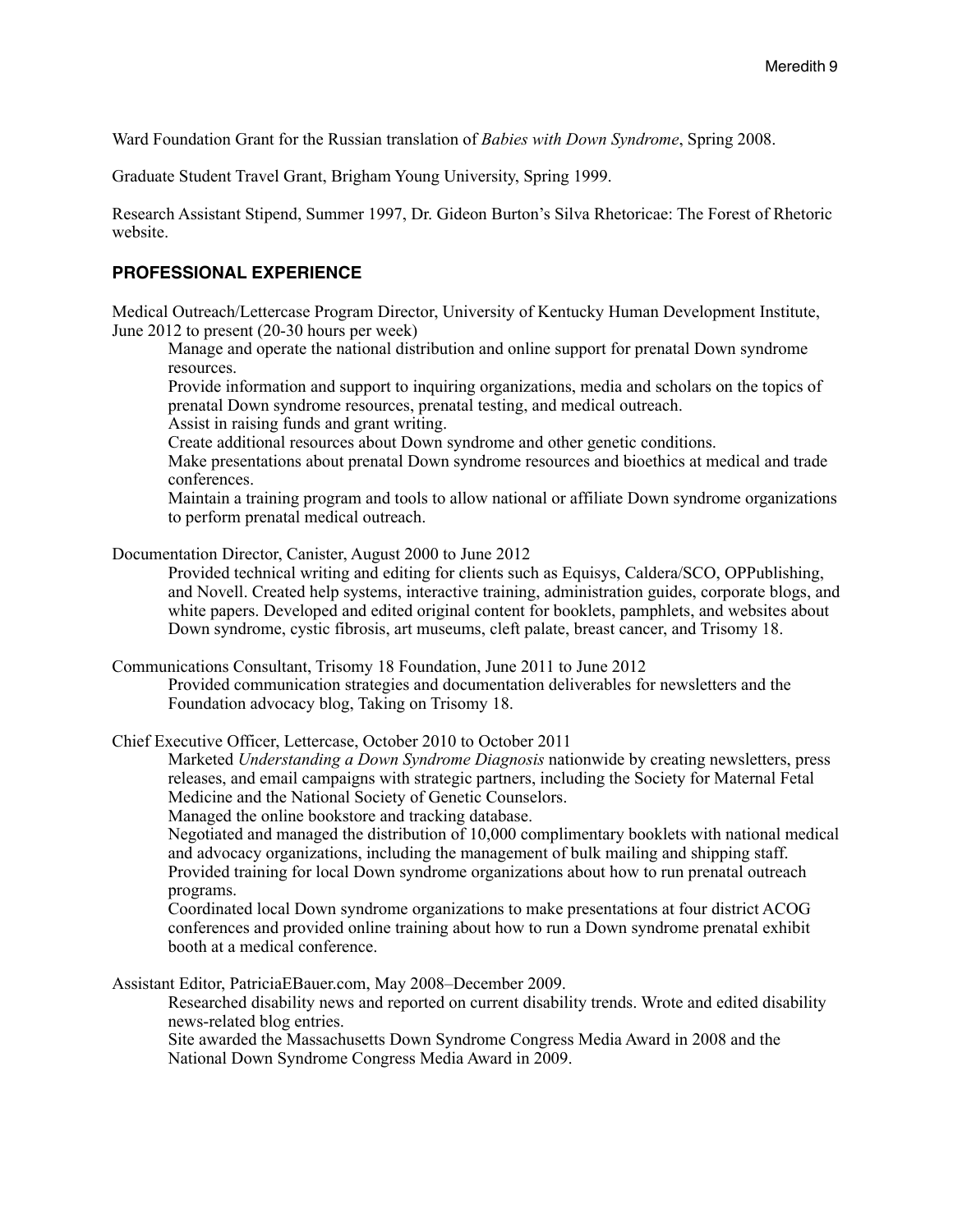Technical Writing and Editing Contractor, VisionCorp, 1997-2006.

Wrote documentation, help systems, and administration guides for network administrators, developers, and forensic investigators, including clients such as Novell, AccessData, and Venafi.

Documentation Developer, Novell, May 1999-August 2000.

Wrote documentation, including help systems; quick start guides, and administration guides, for eDirectory team.

### **PROFESSIONAL SKILLS**

Capable in both Macintosh and PC platforms using word processing, presentation, database, publishing, film and photo editing, and spreadsheet software, including Adobe Illustrator, Adobe Photoshop, the Microsoft Suite, FileMaker Pro, Adobe InDesign, and QuickBooks.

Fluent in online publishing platforms and languages, including WordPress and HTML, as well as social marketing tools, such as Campaign Monitor and Constant Contact.

Skilled in writing and editing: science, technical, proposals, marketing, newsletters, and blogs.

Proficient at public speaking.

## **PROFESSIONAL AND COMMUNITY SERVICE**

Volunteer Coordinator, Sixes Elementary School Parent Teacher Association Exceptional Children's Week Program, 2005-present.

Member, National Society of Genetic Counselors, 2013-present

Assistant Website Development Volunteer, Kimball Art Center, 2012. Wrote HTML code and edited web content for the new Kimball Art Center website, http:// www.kimballartcenter.org/.

Member, Genetic Alliance Down Syndrome Work Group and Advocates Partnership Program, May 2010- June 2011.

Co-Founder and Senior Vice-President, DownSyndromePregnancy.org, May 2010-March 2011.

Affiliate Advisory Board, National Down Syndrome Society, April 2010-March 2011.

Volunteer Communication Consultant, Down Syndrome Affiliates in Action, 2008-2011. Wrote newsletters and press releases and edited web content and conference deliverables.

Volunteer Communication Consultant, RosePedal.org, 2009-2011. Wrote press releases and edited web content.

Co-President, Down Syndrome Association of Atlanta, December 2006-February 2008.

Co-Vice-President, Down Syndrome Association of Atlanta, December 2005-December 2006.

Education Director, Down Syndrome Association of Atlanta, December 2004-December 2005.